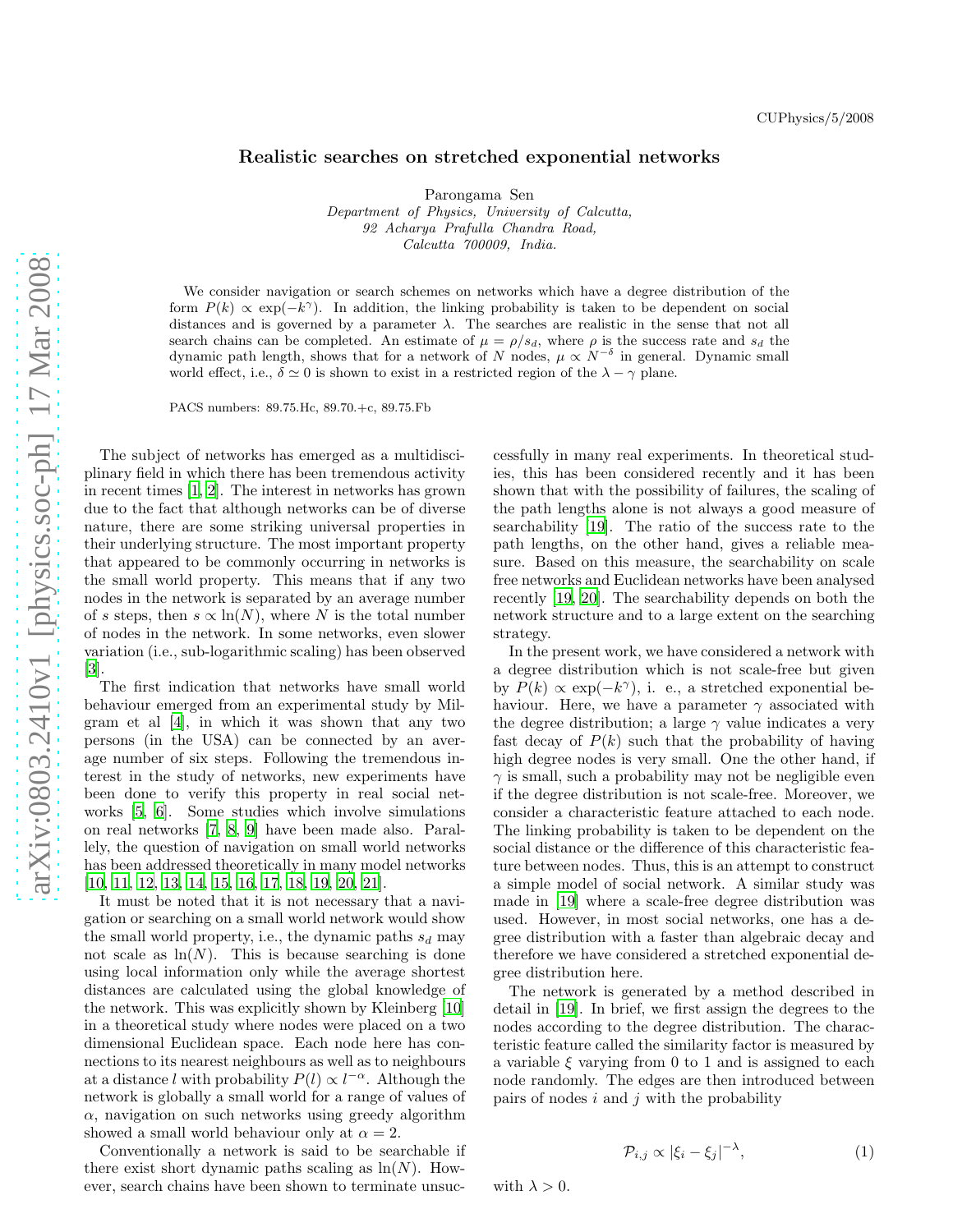



FIG. 1: The typical variations of the ratio  $\mu$  of the success rate to the dynamic path lengths as a function of  $N$  are shown for different values of  $\lambda$  for  $\gamma = 0.4$ . The slopes give the estimate of  $\delta$ .

Thus we will have a network in which similar nodes will try to link up for  $\lambda > 0$ . A large value of  $\lambda$  indicates that nodes which are very similar tend to link up while for  $\lambda = 0$ , there are no correlations among nodes. The minimum and maximum allowed degrees are two and  $N^{1/2}$ respectively.

We use an algorithm in which each node knows the similarity factor of its immediate neighbours as well as that of the target node. Nodes send messages to a neighbour most similar to the target node. Each node can receive the message only once. In case there is no node to which the message can be forwarded, the search will terminate. Conducting the searches between arbitrary source-target pairs, we estimate the success rates  $\rho$  and the average dynamic paths  $s_d$ . The ratio  $\mu = \rho/s_d$  is then studied as a function of the network size  $N$ .

We find that as in [\[19,](#page-2-18) [20](#page-2-19)],  $\mu$  has a power law decay with N with an exponent  $\delta$  for all  $\gamma$  and  $\lambda$  in general except for very large values of  $\lambda$  where there seems to be a correction to the power law scaling.  $\delta$  lies between zero and one, as found in the previous studies. A smaller value of  $\delta$  indicates a better searchability and in particular  $\delta \simeq$ 0 would correspond to a dynamic small world (DSW) effect [\[19](#page-2-18)]. For each  $\gamma$ , we estimate  $\delta$  as a function of  $\lambda$ . We find that for small  $\gamma$ , there is indeed a range of values of  $\lambda$  where  $\delta$  is very small, close to zero. On the other hand, for  $\gamma > \gamma_c$ , where  $\gamma_c$  is close to 0.4, there is no such region. In the present study, if  $\delta < 0.1$  (which means the decay could as well be logarithmic), we assume that there is a dynamic small world effect.

Fig.1 shows typical variations of  $\mu$  versus N for  $\gamma = 0.4$ for various values of  $\lambda$ . The slope of these curves gives the exponent  $\delta$ . In Fig. 2,  $\delta$  against  $\lambda$  values are shown for various  $\gamma$  where we observe that for low values of  $\gamma$ . there is a finite region where  $\delta$  is less than 0.1. This region

FIG. 2: The values of  $\delta$  against  $\lambda$  show that for low values of  $\gamma$ , a dynamic small world effect can be achieved for a finite interval of  $\lambda$  values. The curves are shown for  $\gamma = 0.6, \gamma =$  $0.5, \gamma = 0.4$  and  $\gamma = 0.3$ , from top to bottom.

shrinks as  $\gamma$  is increased. However, even when there is no dynamic small world effect, we find that  $\delta$  reaches a minimum at  $\lambda = \lambda_{min}$  where  $\lambda_{min} \simeq 1.25$  independent of  $\gamma$ . Hence for a stretched exponential network in general, where the linking probability is dependent on the social distances parametrically as in [\(1\)](#page-0-0), the network is most searchable for a fixed value of the parameter.

We have schematically shown the DSW region in the  $\lambda - \gamma$  plane in Fig. 3. We would like to mention here that for the social network considered earlier, with a power law degree distribution  $(P(k) \propto k^{-2})$ , DSW had been obtained for a finite range of value of  $\lambda$  as well [\[19\]](#page-2-18).

Thus we conclude that for realistic searches on social networks, where the degree distribution is given by a stretched exponential function, one can achieve dynamic small world effect as long as the degree distribution does not decay very fast and the network is neither too correlated nor too random as far as the similarity of nodes is concerned. In general, we find that while the quality of the searchability is determined by  $\lambda$ ,  $\gamma$  makes it quantitatively different, e.g., at smaller values of  $\gamma$  where there is a larger number of highly connected nodes, the searchability increases.

We also find that in the DSW region, the success rate is almost a constant as a function of  $N$ , and the dynamic path lengths increase very slowly indicating a logarithmic increase. The absolute value of path lengths is also "small", e.g., for a network of size 4000, the dynamic path length is about 5 in the DSW region. This could explain the observed results of searching in real networks. Of course, in a real social search, a much more complicated dynamics is involved, with nodes having more than one characteristic feature and each node using its own searching strategy.